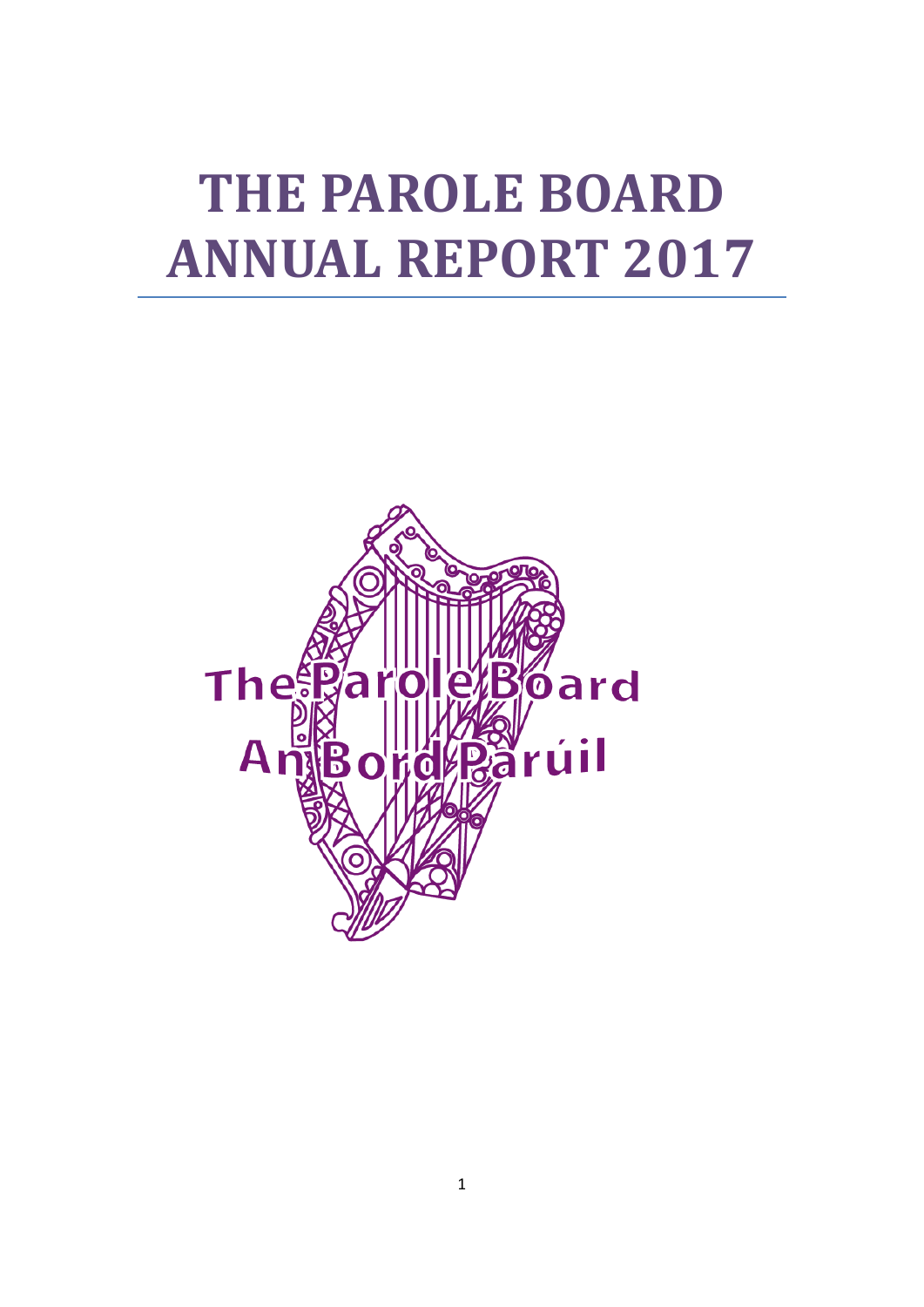## **Contents**

|               | Chairman's Foreword     |
|---------------|-------------------------|
| $\mathcal{L}$ | Introduction            |
| ર             | Membership of the Board |

# **Appendices**

| A(i)  | Cases Referred in 2017                         |
|-------|------------------------------------------------|
| A(ii) | Cases Referred - Yearly Comparison             |
| B(i)  | Caseload 2017                                  |
| B(ii) | Caseload - Yearly Comparison                   |
| C(i)  | Prisoner Interviews 2017                       |
| C(ii) | Prisoner Interviews - Yearly Comparison        |
| D(i)  | Offence Analysis 2017                          |
| D(ii) | Offence Analysis - Yearly Comparison           |
| E(i)  | Sentence Length Analysis 2017                  |
| E(ii) | Sentence Length Analysis - Yearly Comparison   |
| F(i)  | Parole Board Recommendations 2017              |
| F(ii) | Parole Board Recommendations Yearly Comparison |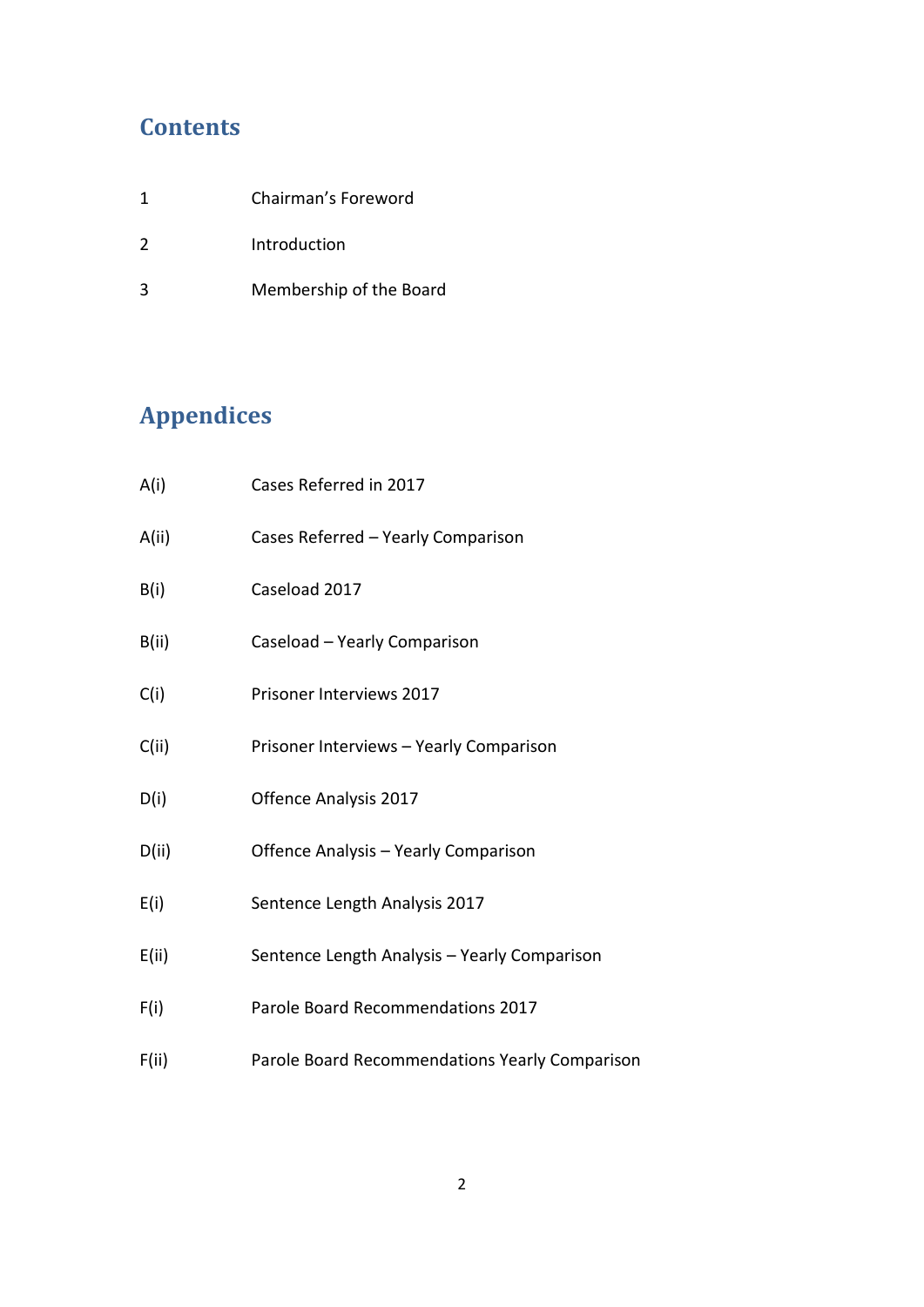### **Chairman's Foreword**

#### **Introduction:**

Nelson Mandela has stated "A Nation should not be judged by how it treats its highest citizens, but its lowest ones". With these words, he reminded us that even prisoners are never to be forgotten or written off. Rather, meeting the needs of prisoners is an important part of any civilised society.

However, while trying to meet the needs of prisoners through many varied methods of rehabilitation, it is important to remember that prisoners must face the consequences of their criminal actions and the victims of every crime must be supported, where possible.

#### **Examination of the sentence management of people serving life sentences (Report dated April 2017):**

This report was published last year by the Irish Prison Service and was compiled by a committee made up of staff from several Criminal Justice Agencies, including two Prison Governors.

The main recommendations are to improve sentence management from the very start of a prison sentence with annual reviews by a multi-disciplinary assessment team. It recognises the positive contribution of the family/significant other and advocates the adoption and expansion of an independent living skills unit model; the establishment of a specialised unit for people who are institutionalised and the creation of an Open Centre in Dublin.

In relation to the Parole Board, the report refers to the delays in the time frames for the review of an individual serving a life sentence. The reports states that such delays can be based on the Parole Board not receiving reports in a timely manner, delaying the complete dossier from being available, and/or the capacity with the Parole Board Secretariat to administer the volume of cases to be reviewed. The report concludes that the current parole model is not efficient and requires change. Hopefully, the new Parole Bill, which is due to be debated in the Dail later this year, will bring about substantial improvements in the operation of Parole in Ireland.

#### **Numbers Granted Parole in 2017:**

On January 31<sup>st</sup> 2017 there were a total of 349 prisoners serving a life sentence in our prisons. Ten of these prisoners were female. In 2017, the Board recommended to the Minister, that 21 life sentenced prisoners, should be granted parole on a phased basis over a period of 12 to 18 months or so, with periods of day temporary release increasing to weekend temporary release and with a gradual re-integration with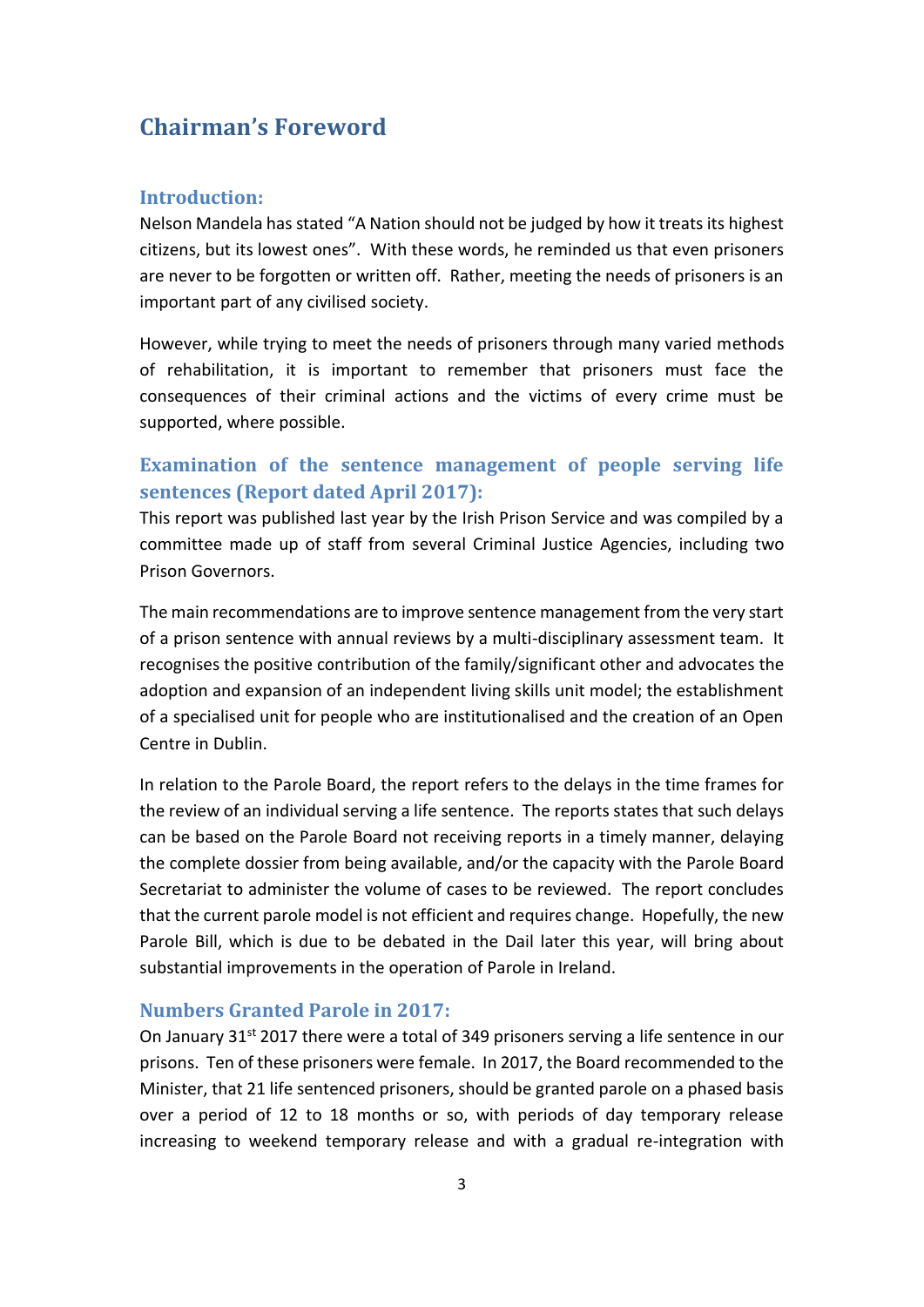families, where appropriate. The Board believes that this gradual re-integration of a prisoner back into the community is the best way of enabling a life sentenced prisoner to re-settle successfully into society.

The Minister agreed with all the Board's recommendations in relation to these 21 life sentenced prisoners. Already 14 of the 21 life sentenced prisoners have received full parole. They are therefore the subject of progress reports by their supervising Probation Officer (every 6 months for the first 2 years and annually thereafter) to the Irish Prison Service. It is hoped that the remaining 7 life sentenced prisoners will have received full parole later this year. Of these 21 prisoners, 3 were women and 18 were men. 8 of the prisoners had no previous convictions before their murder conviction. In addition, 6 of the 21 prisoners received their sentences in the United Kingdom and were given tariffs ranging from 12 to 15 years by the UK Courts. These prisoners subsequently transferred to an Irish prison, and as a result, the UK tariffs do not apply. However, none of these prisoners received parole before their tariffs had expired. The average sentence served by each of these 14 life sentenced prisoners, who have received parole, was 18 years. However, it should also be mentioned that the Board also reviews many prisoners who receive determinate sentences.

#### **Mental Health of Prisoners:**

The Director of The Irish Prison Service, Mr Michael Donnellan, has admitted that there are approximately 70% of prisoners in custody who have some mental health issue affecting them. (Oireachtas Justice Committee – March  $8<sup>th</sup>$  2017).

In a report on the healthcare in Irish prisons (November 2016) the late Judge Michael O'Reilly, as Inspector of Prisons, made the following recommendations in relation to prisoners and health issues:

"the responsibility for the provision of healthcare in prisons should be transferred from the IPS to the HSE; and a health needs assessment of persons in all prisons should be undertaken immediately."

These recommendations are entirely sensible and appropriate and should be followed through at the earliest opportunity.

#### **Problems with Parole Board process:**

The April 2017 report, referred to above stated:

"In its meetings with people serving life sentences, the Committee was told of problems they experienced with the operation of the Parole Board".

"A significant issue was delay in the consideration of cases by the Parole Board. There was a general view that people serving life sentences waited too long between Parole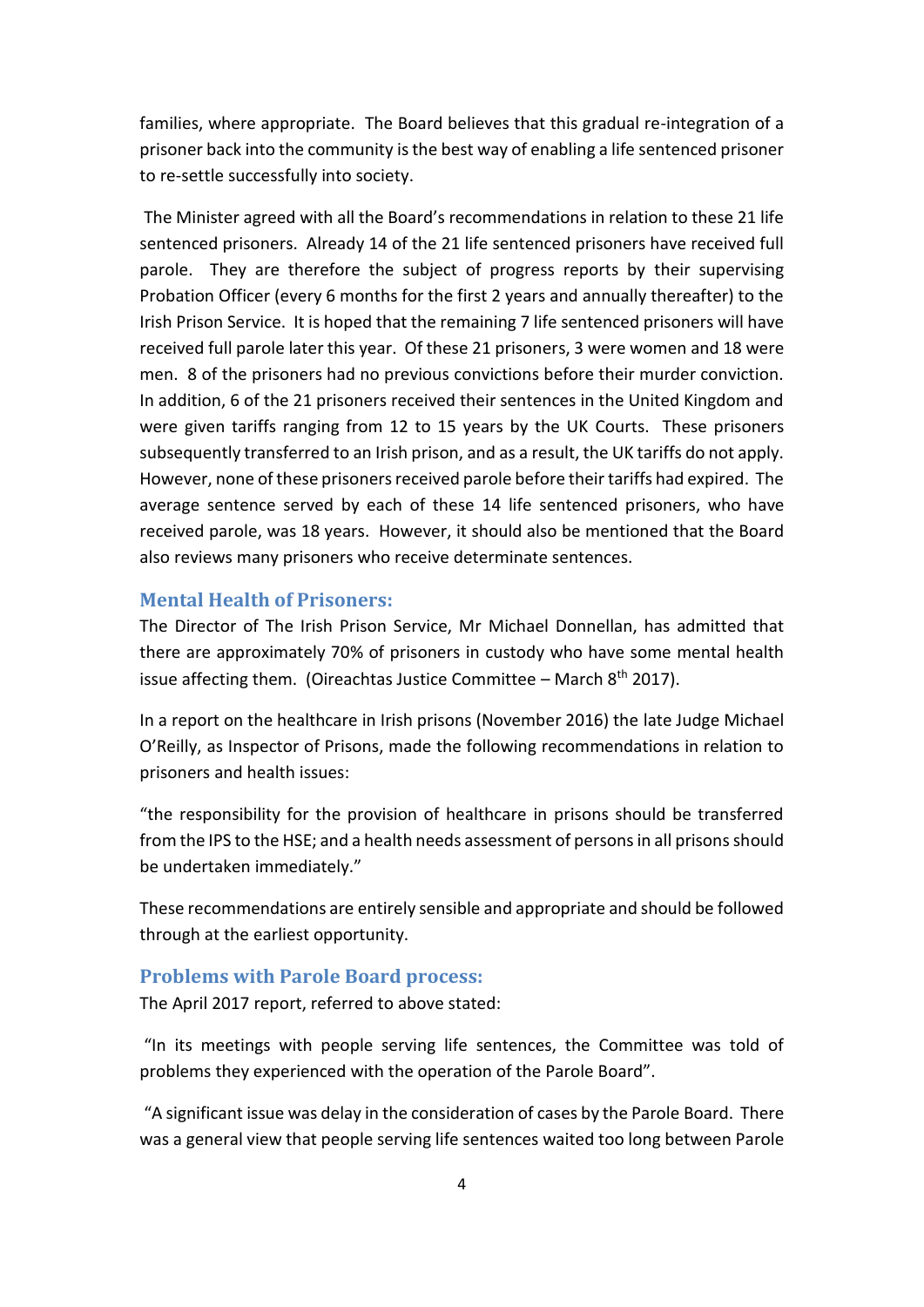Board Reviews and that timelines were not adhered to. In many cases, people in prison were informed that these delays arose from reports from service providers being submitted late i.e. from the Probation Service, Psychology Service, Governor reports as well as reports from the PRC."

The Parole Bill 2016, when enacted, will provide that all parole hearings must take place within 6 months of the review date, which unfortunately does not happen in many cases, at present.

I believe that these delays aren't acceptable, and will only be solved with proper resources and with the required reports being given priority over the many other professional demands of the service providers.

#### **Prison Visits:**

Last year we visited 8 prisons to meet groups of life sentenced prisoners. At these meetings, we discuss and explain the parole process to the prisoners and try and incentivise them to partake in all the various rehabilitation measures that might be available to them in prison.

#### **Victims and Families:**

Quite often, the Board receives letters from victims and/or their families before we review a specific prisoner. On many occasions, these letters reveal enormous pain and suffering caused to victims. If a case involves a murder, many family members are still experiencing severe trauma and mental health problems after the death of their loved one. These letters are seriously considered by the Board members before deciding on a recommendation.

#### **Conclusion:**

I would like to express my sincere thanks to the very dedicated and hardworking members of the Board and the Parole Board Secretariat for all their invaluable work over the last year.

The work of the Board could not be undertaken without the substantial assistance provided by the Irish Prison Service, Governors of Prisons, Medical Personnel, Psychologists, Probation Officers, the Gardaí, Prison Review Committees, Prison Chaplin's as well as other Government Departments and Agencies and service providers, including a range of community and voluntary organisations. I want to formally recognise and convey my sincere thanks to all the service providers for the enormous assistance they give to the Board.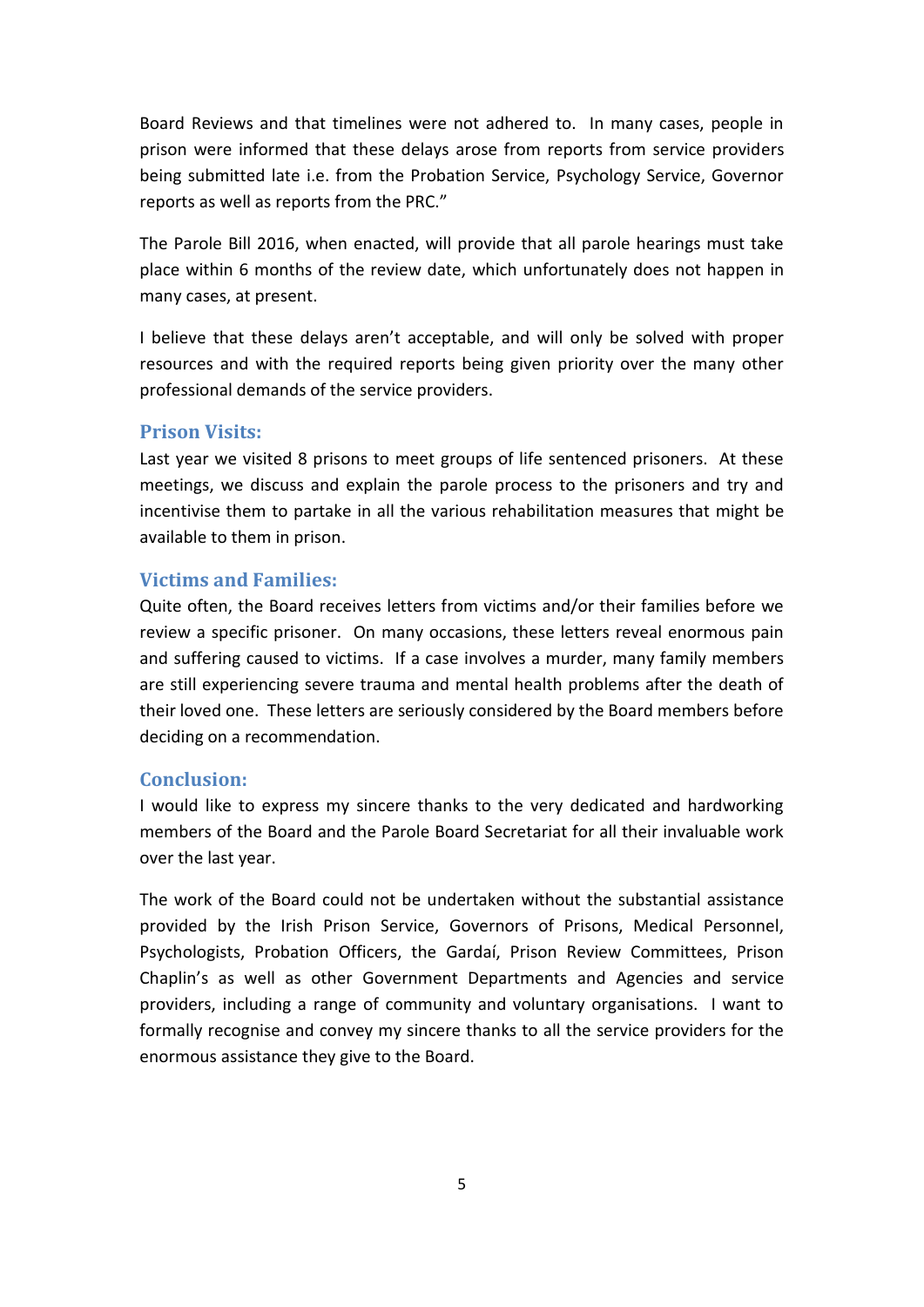#### **Introduction**

The Parole Board was established by the Minister for Justice, Equality and Law Reform to review the cases of prisoners with long term sentences and to provide advice in relation to the administration of those sentences. The Board commenced its operations in 2001. This is the sixteenth Annual Report of the Parole Board and it relates to the Board's activities in 2017.

As a general principle, it is only the cases of prisoners who are serving determinate sentences of eight years or more, or life sentences that are reviewed by the Parole Board and these must first be referred to the Board by the Minister for Justice and Equality. In the normal course, the Board will review cases of prisoners sentenced to 8 years' imprisonment or more, but less than 14 years, once half of that sentence has been served. In cases of prisoners sentenced to 14 years or more or to a life sentence, the Board will review the case after 7 years have been served.

#### *2017 in Review*

The cases of 66 prisoners were referred to the Board for review during 2017 and all were invited to participate in the process. 48 prisoners accepted the invitation while 3 prisoners declined and 15 invitations to participate were not responded to. Of those 3 prisoners who declined, 2 were on determinate sentences and of those 15 who did not respond to the invitation to participate, 15 were on determinate sentences. Prisoners on determinate sentences are automatically entitled to 25% remission. This may explain why some of them did not engage with the Parole Board.

The total caseload for 2017 was  $346 - i.e.$  a combination of new cases and cases at second or subsequent review stage. Significant progress was achieved during the year in concluding older cases. Second or subsequent reviews generally take place on an annual basis in the case of prisoners serving less than 10 years and normally within two to three years in other cases. However, fourth, fifth and subsequent reviews may take place on an annual basis in appropriate cases.

During 2017, the Parole Board convened on 11 occasions and reviewed 114 cases. This is the highest number since the establishment of the Board and, it must be noted.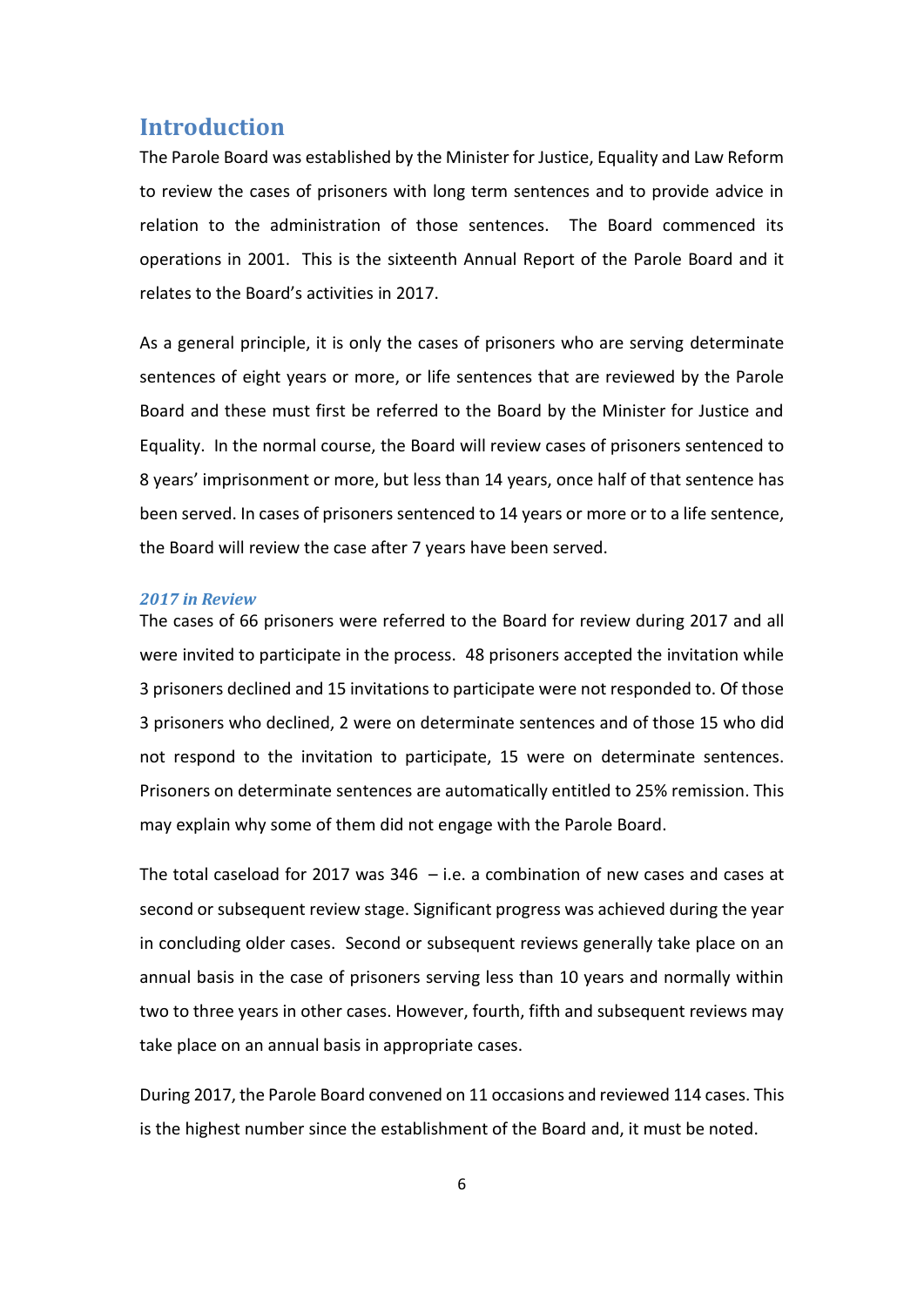Recommendations were sent to the Minister for Justice and Equality in 114 of the cases reviewed. The Minister accepted the recommendations in 102 cases in full. The Minister accepted 3 cases conditionally or in part. At the end of the year there were 9 decisions pending. During 2017, 32 prisoners were reviewed by the Board for the first time. A further 82 were reviewed as part of a second or subsequent review of their case.

An interview is not always necessary for prisoners whose cases are being considered for a second or subsequent review but the Board will sometimes consider an interview to be in the prisoner's interests. The number of interviews conducted by Board Members in 2017 was 114 32 related to prisoners being reviewed by the Board for the first time.

In order to raise awareness about the Parole Board process, the Chairman and Members of the Board make presentations in prisons. The purpose of these presentations is to assist the prisoners in their understanding of the Parole Board process. At the end of the presentations, the prisoners are invited to give feedback on their perceptions of the Parole Board process and are encouraged to participate in a discussion. The Board welcomes the engagement and constructive feedback provided to them by the prisoners during the presentations. It is the intention of the Board to continue with its programme of presentations to prisoners in prisons across the country. The Board proposes to make these presentations on an ongoing basis with the aim of visiting each prison every two years.

The Parole Board would like to acknowledge that it would not be able to fulfill its function without the high level of cooperation from the Irish Prison Service, the Probation Service, the Prison Psychology Service, An Garda Síochána and the Department of Justice and Equality. In addition, the Board is assisted in individual cases by other agencies and by Prison Chaplains. The Board greatly appreciates the assistance of all these services.

7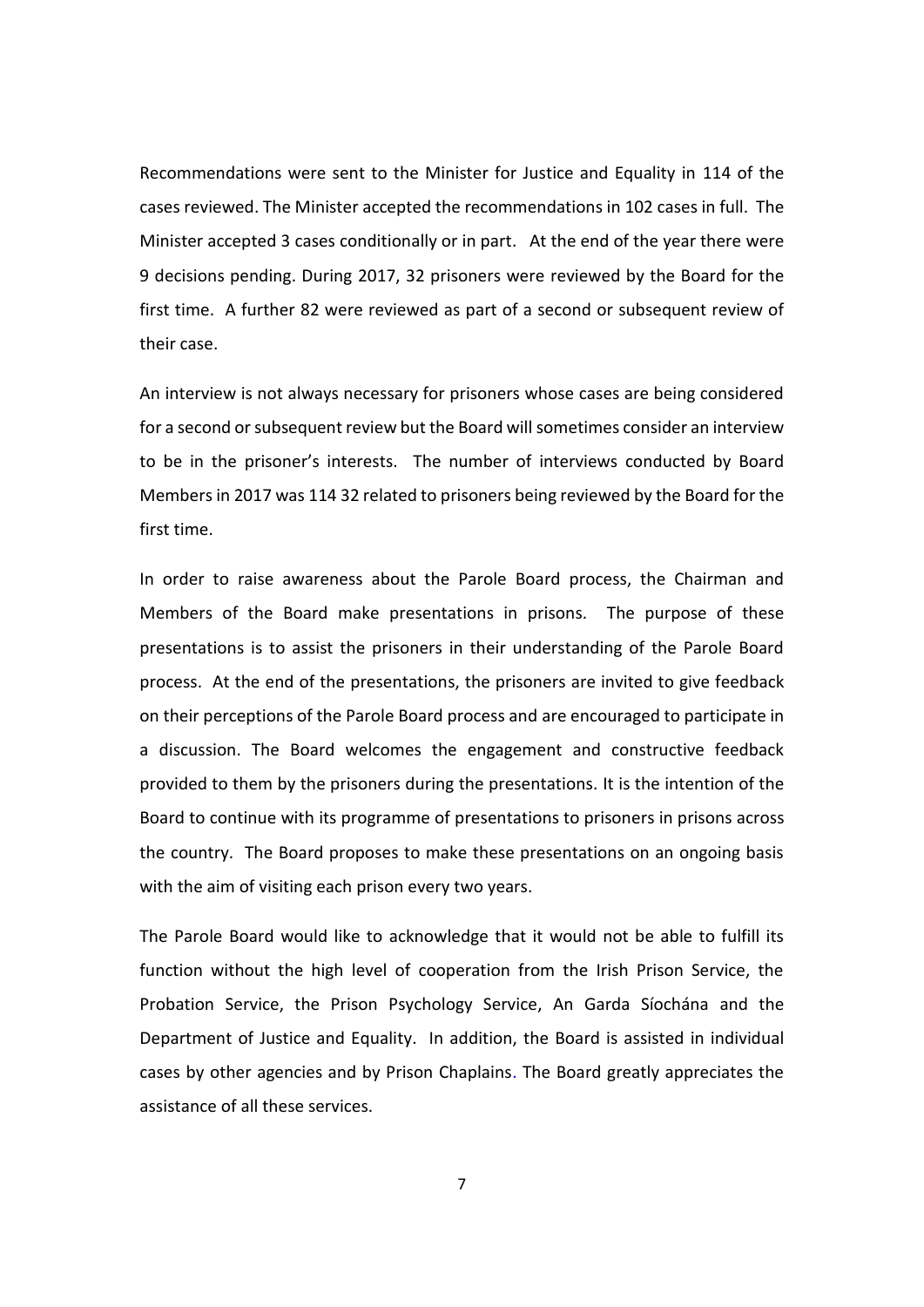#### *Financial Information*

The Parole Board was allocated a budget of €366,000 for 2017 with actual expenditure of €308,933.41 in the year. Pay accounted for approximately 73% of the Board's expenditure. The other most significant area of expenditure was Board Members fees which accounted for 19% of the overall budget.

The Chairman is paid a fee of €11,970 per annum. In addition to an annual fee of €7,695, members are paid a per diem fee of €149.75 per prison visit for conducting prisoner interviews. Fees are not paid to ex-officio members. Travel and subsistence payments are made in accordance with Civil Service Guidelines.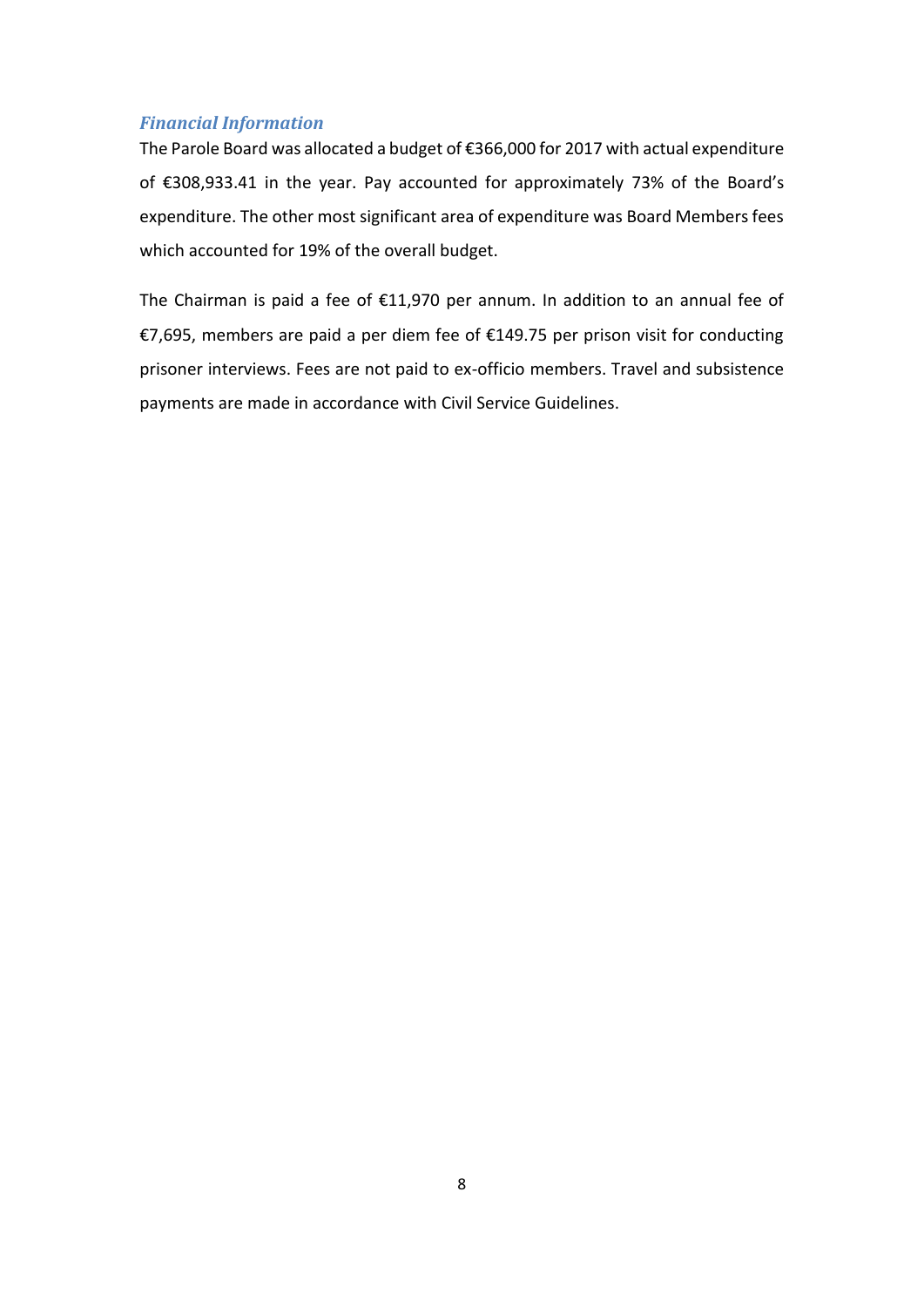# **Membership of the Parole Board**

| Mr John Costello   | Chairman, Solicitor                                                 |  |  |  |  |  |
|--------------------|---------------------------------------------------------------------|--|--|--|--|--|
| Mr Willie Connolly | Retired, Irish Prison Service (IPS)                                 |  |  |  |  |  |
| Ms Ciairín de Buis | Chief Executive Officer, Start Strong (to July 2017)                |  |  |  |  |  |
| Mr Noel Dowling    | Department of Justice and Equality                                  |  |  |  |  |  |
| Mr Vivian Geiran   | Director, Probation Service                                         |  |  |  |  |  |
| Mr Ray Kavanagh    | Retired National School Teacher (to July 2017)                      |  |  |  |  |  |
| Mr Paul Mageean    | Solicitor (from September 2017)                                     |  |  |  |  |  |
| Mr Shane McCarthy  | Solicitor                                                           |  |  |  |  |  |
| Ms Nora McGarry    | Psychotherapist / Counsellor                                        |  |  |  |  |  |
| Dr Michael Mulcahy | Consultant Psychiatrist (to February 2017)                          |  |  |  |  |  |
| Prof Ian O'Donnell | Professor of Criminology<br>(from July 2017)                        |  |  |  |  |  |
| Mr Eddie Rock      | Retired Assistant Commissioner, An Garda Síochána                   |  |  |  |  |  |
| Dr Laura Mannion   | Consultant Psychiatrist (from May 2017)                             |  |  |  |  |  |
| Mr Martin Smyth    | Director of Operations, IPS                                         |  |  |  |  |  |
| Mr Pat Sullivan    | Retired Chief Superintendent, An Garda Síochána (from<br>July 2017) |  |  |  |  |  |

## **Alternate Members**

| Mr Brian Dack  | <b>Probation Service</b> |
|----------------|--------------------------|
| Mr Mark Wilson | Irish Prison Service     |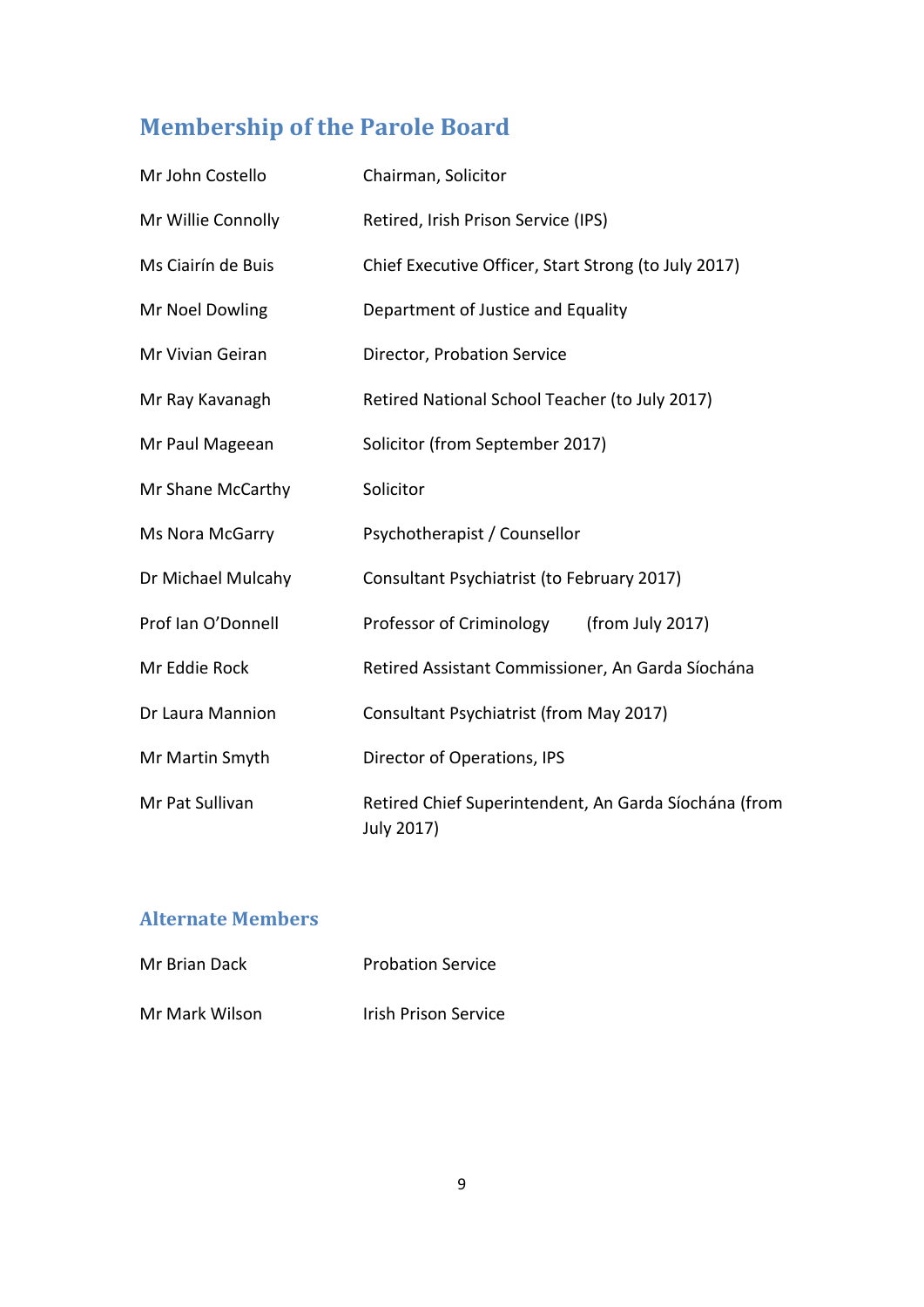| Appendix A (i)                                                                                                                                                                                                          |    |    |    |      |  |  |  |  |
|-------------------------------------------------------------------------------------------------------------------------------------------------------------------------------------------------------------------------|----|----|----|------|--|--|--|--|
| <b>Cases Referred to the Board - 2017</b>                                                                                                                                                                               |    |    |    |      |  |  |  |  |
| <b>Number of</b><br><b>Number of</b><br><b>Total</b><br><b>Prisoners</b><br><b>Prisoners</b><br>Total %<br><b>Number</b><br>with<br>with Life<br>of Cases<br><b>Determinate</b><br><b>Sentences</b><br><b>Sentences</b> |    |    |    |      |  |  |  |  |
| Cases Referred to the Board for<br>Review                                                                                                                                                                               | 21 | 45 | 66 | 100% |  |  |  |  |
| <b>Invitation to Participate Accepted</b>                                                                                                                                                                               | 20 | 31 | 48 | 74%  |  |  |  |  |
| Invitation to Participate Declined                                                                                                                                                                                      |    | 2  | 3  | 4%   |  |  |  |  |
| Invitation to Participate not<br>responded to                                                                                                                                                                           | n  | 15 | 15 | 22%  |  |  |  |  |

| Appendix A (ii)                            |      |      |      |      |      |  |  |
|--------------------------------------------|------|------|------|------|------|--|--|
| <b>Cases Referred - Yearly Comparison</b>  |      |      |      |      |      |  |  |
|                                            | 2013 | 2014 | 2015 | 2016 | 2017 |  |  |
| Cases Referred to the Board for Review     | 68   | 73   | 76   | 64   | 66   |  |  |
| <b>Invitation to Participate Accepted</b>  | 47   | 36   | 42   | 43   | 48   |  |  |
| Invitation to Participate Declined         | 13   | 8    | 34   | 5    | 3    |  |  |
| Invitation to Participate not responded to | 8    | 29   | 0    | 16   | 15   |  |  |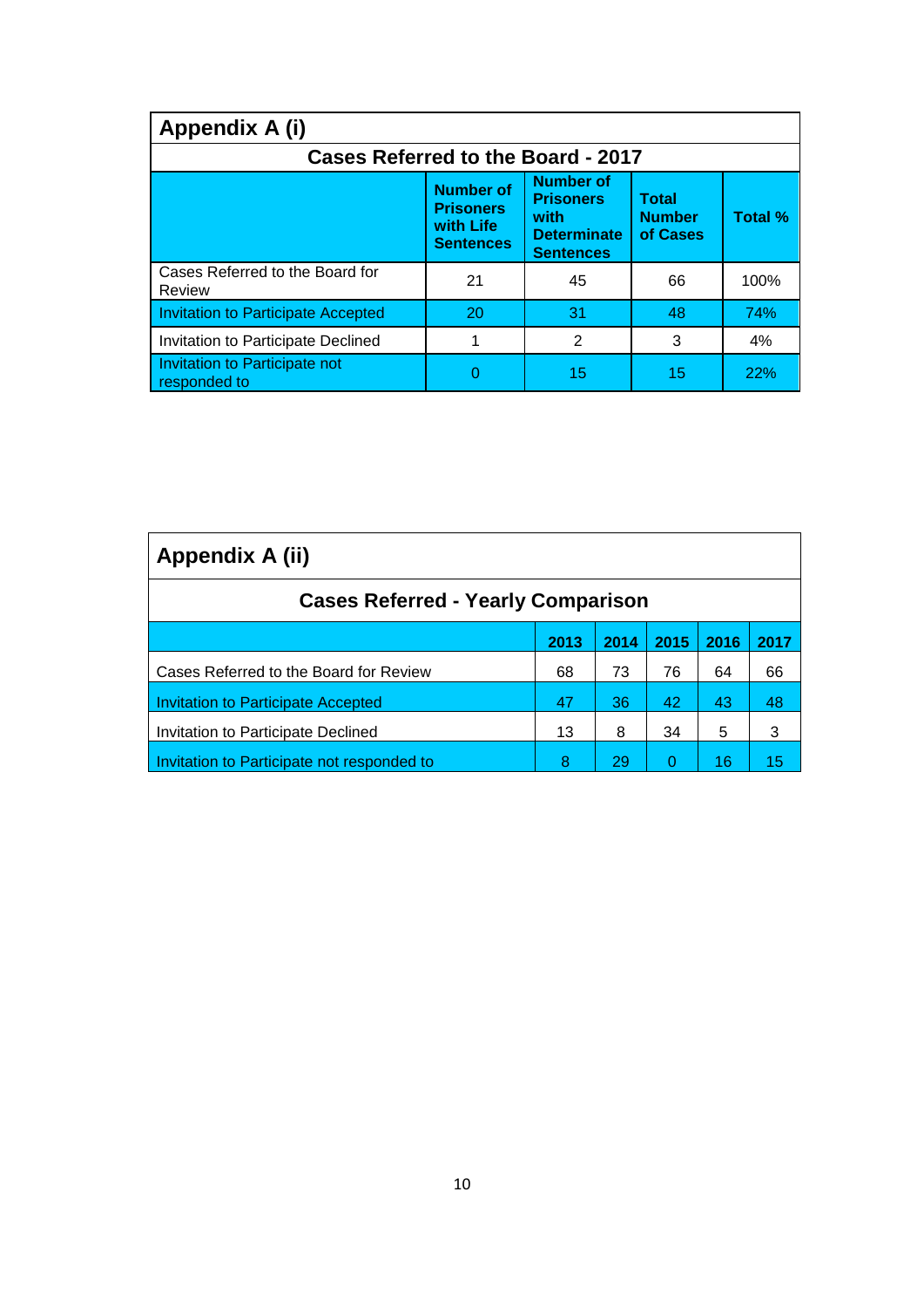| Appendix B (i)                         |                                  |      |
|----------------------------------------|----------------------------------|------|
| 2017 Caseload                          |                                  |      |
|                                        | <b>Number of</b><br><b>Cases</b> | $\%$ |
| Cases Referred to the Board for Review | 66                               | 19%  |
| <b>Cases Carried Over*</b>             | 280                              | 81%  |
| <b>Total Caseload</b>                  | 346                              | 100% |

\*Refers to cases at various stages

| Appendix B (ii)                           |      |      |      |      |      |  |  |
|-------------------------------------------|------|------|------|------|------|--|--|
| <b>Total Caseload - Yearly Comparison</b> |      |      |      |      |      |  |  |
|                                           | 2013 | 2014 | 2015 | 2016 | 2017 |  |  |
| Cases Referred to the Board for Review    | 68   | 73   | 76   | 64   | 66   |  |  |
| <b>Cases Carried Over</b>                 | 261  | 266  | 276  | 280  | 280  |  |  |
| <b>Total</b>                              | 329  | 339  | 352  | 344  | 346  |  |  |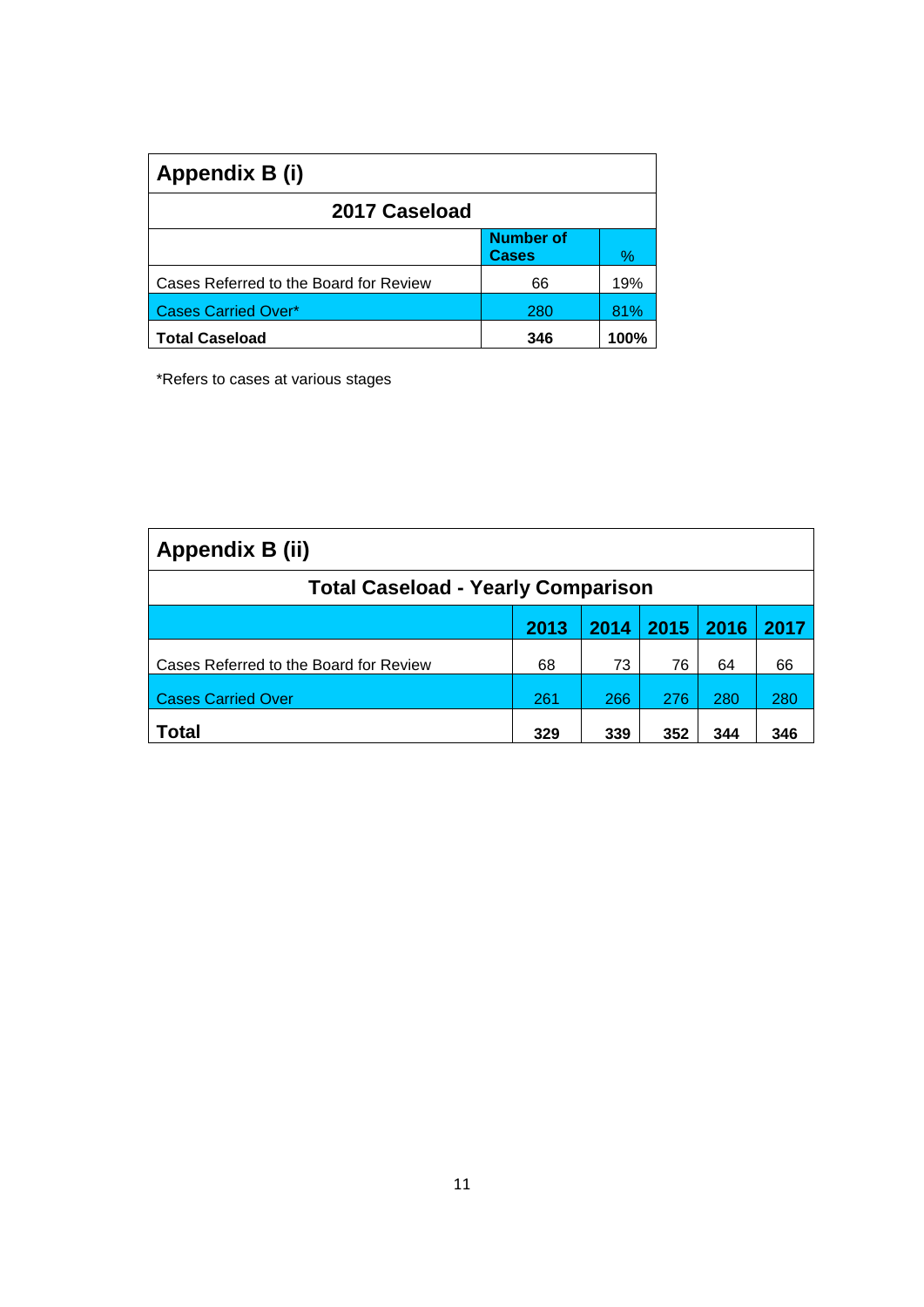| Appendix C (i)                  |                                                   |                                                                    |                                                                |                |  |  |  |  |  |
|---------------------------------|---------------------------------------------------|--------------------------------------------------------------------|----------------------------------------------------------------|----------------|--|--|--|--|--|
| <b>Prisoner Interviews 2017</b> |                                                   |                                                                    |                                                                |                |  |  |  |  |  |
|                                 |                                                   |                                                                    |                                                                |                |  |  |  |  |  |
| <b>Institution</b>              | <b>Prisoners</b><br>with Life<br><b>Sentences</b> | <b>Prisoners</b><br>with<br><b>Determinate</b><br><b>Sentences</b> | <b>Total</b><br><b>Number</b><br><b>of</b><br><b>Prisoners</b> | <b>Total %</b> |  |  |  |  |  |
| Arbour Hill                     | 7                                                 | 1                                                                  | 8                                                              | 7%             |  |  |  |  |  |
| Castlerea                       | $\overline{7}$                                    | 0                                                                  | $\overline{7}$                                                 | 6%             |  |  |  |  |  |
| Cork Prison                     | 5                                                 | 0                                                                  | 5                                                              | 4%             |  |  |  |  |  |
| <b>Dochas Centre</b>            | 3                                                 | 0                                                                  | 3                                                              | 3%             |  |  |  |  |  |
| Limerick Prison                 | 3                                                 | 0                                                                  | 3                                                              | 3%             |  |  |  |  |  |
| <b>Loughan House</b>            | 5                                                 | $\Omega$                                                           | 5                                                              | 4%             |  |  |  |  |  |
| <b>Midlands Prison</b>          | 28                                                | 4                                                                  | 32                                                             | 28%            |  |  |  |  |  |
| <b>Mountjoy Prison</b>          | 11                                                | 6                                                                  | 17                                                             | 15%            |  |  |  |  |  |
| Portlaoise Prison               | 7                                                 | 1                                                                  | 8                                                              | 7%             |  |  |  |  |  |
| <b>Shelton Abbey</b>            | 8                                                 | $\overline{0}$                                                     | 8                                                              | 7%             |  |  |  |  |  |
| The Training Unit               | 1                                                 | 0                                                                  | 1                                                              | 1%             |  |  |  |  |  |
| Wheatfield                      | 17                                                | $\overline{0}$                                                     | 17                                                             | 15%            |  |  |  |  |  |
| <b>Total</b>                    | 102                                               | 12                                                                 | 114                                                            | 100%           |  |  |  |  |  |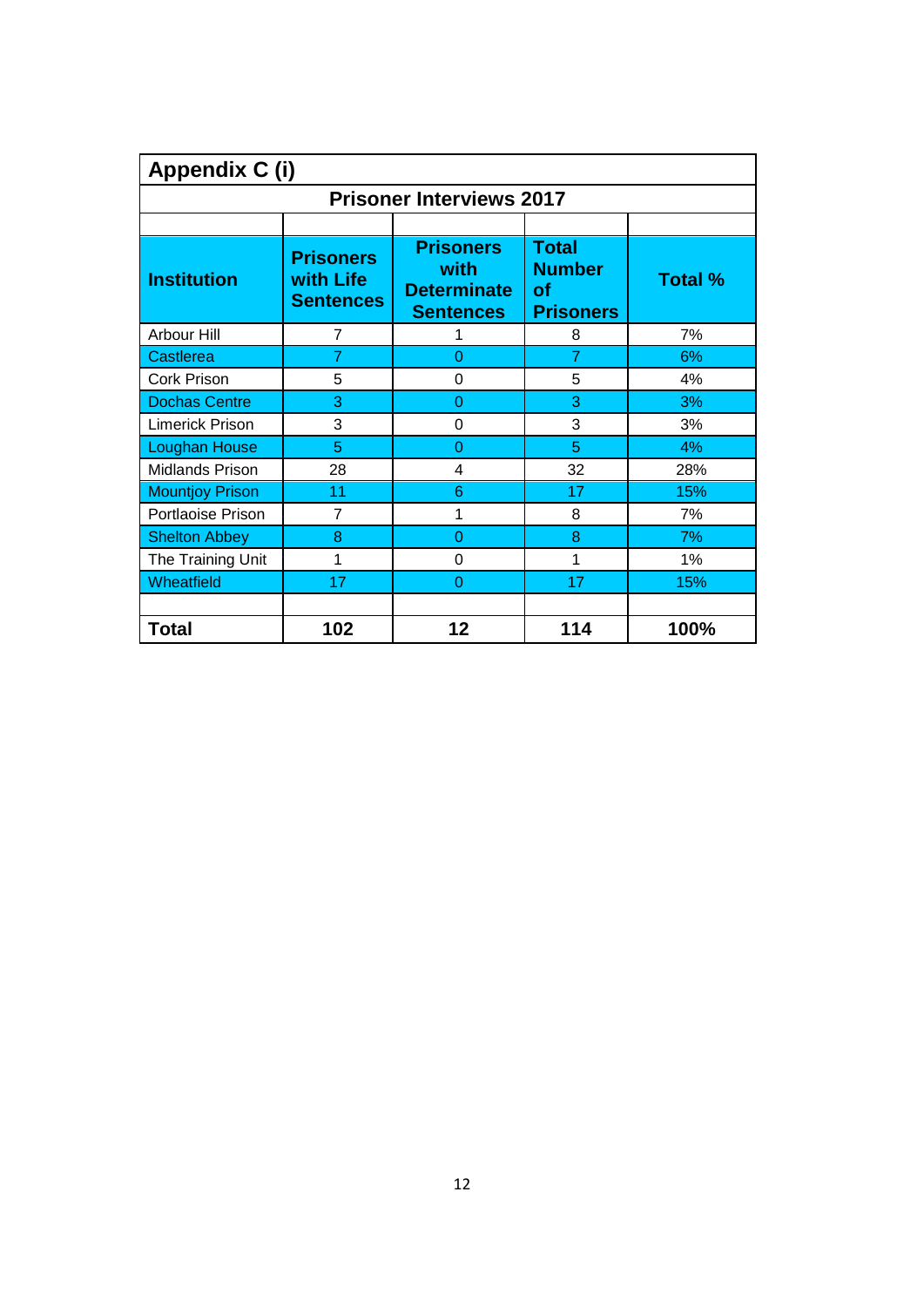| <b>Appendix C (ii)</b>                         |                            |                |      |                |                |  |  |  |
|------------------------------------------------|----------------------------|----------------|------|----------------|----------------|--|--|--|
| <b>Prisoner Interviews - Yearly Comparison</b> |                            |                |      |                |                |  |  |  |
| <b>Institution</b>                             | <b>Number of Prisoners</b> |                |      |                |                |  |  |  |
|                                                | 2013                       | 2014           | 2015 | 2016           | 2017           |  |  |  |
| <b>Arbour Hill</b>                             | 21                         | 15             | 21   | 17             | 8              |  |  |  |
| Castlerea                                      | 15                         | $\overline{7}$ | 8    | 6              | $\overline{7}$ |  |  |  |
| <b>Cork Prison</b>                             | 1                          | 3              | 1    | 4              | 5              |  |  |  |
| Dochas Centre                                  | $\overline{2}$             | 4              | 3    | 5              | 3              |  |  |  |
| <b>Limerick Prison</b>                         | $\overline{2}$             | 1              | 7    | $\overline{0}$ | 3              |  |  |  |
| Loughan House                                  | 0                          | 5              | 3    | 3              | 5              |  |  |  |
| <b>Midlands Prison</b>                         | 18                         | 21             | 20   | 14             | 32             |  |  |  |
| Mountjoy Prison                                | 6                          | 4              | 5    | 10             | 17             |  |  |  |
| <b>Portlaoise Prison</b>                       | 6                          | 1              | 1    | $\overline{7}$ | 8              |  |  |  |
| Shelton Abbey                                  | 4                          | 1              | 1    | 5              | 8              |  |  |  |
| The Training Unit                              | 14                         | 4              | 10   | 8              | 1              |  |  |  |
| Wheatfield                                     | 6                          | 11             | 14   | 15             | 17             |  |  |  |
|                                                |                            |                |      |                |                |  |  |  |
| <b>Total</b>                                   | 95                         | 77             | 94   | 94             | 114            |  |  |  |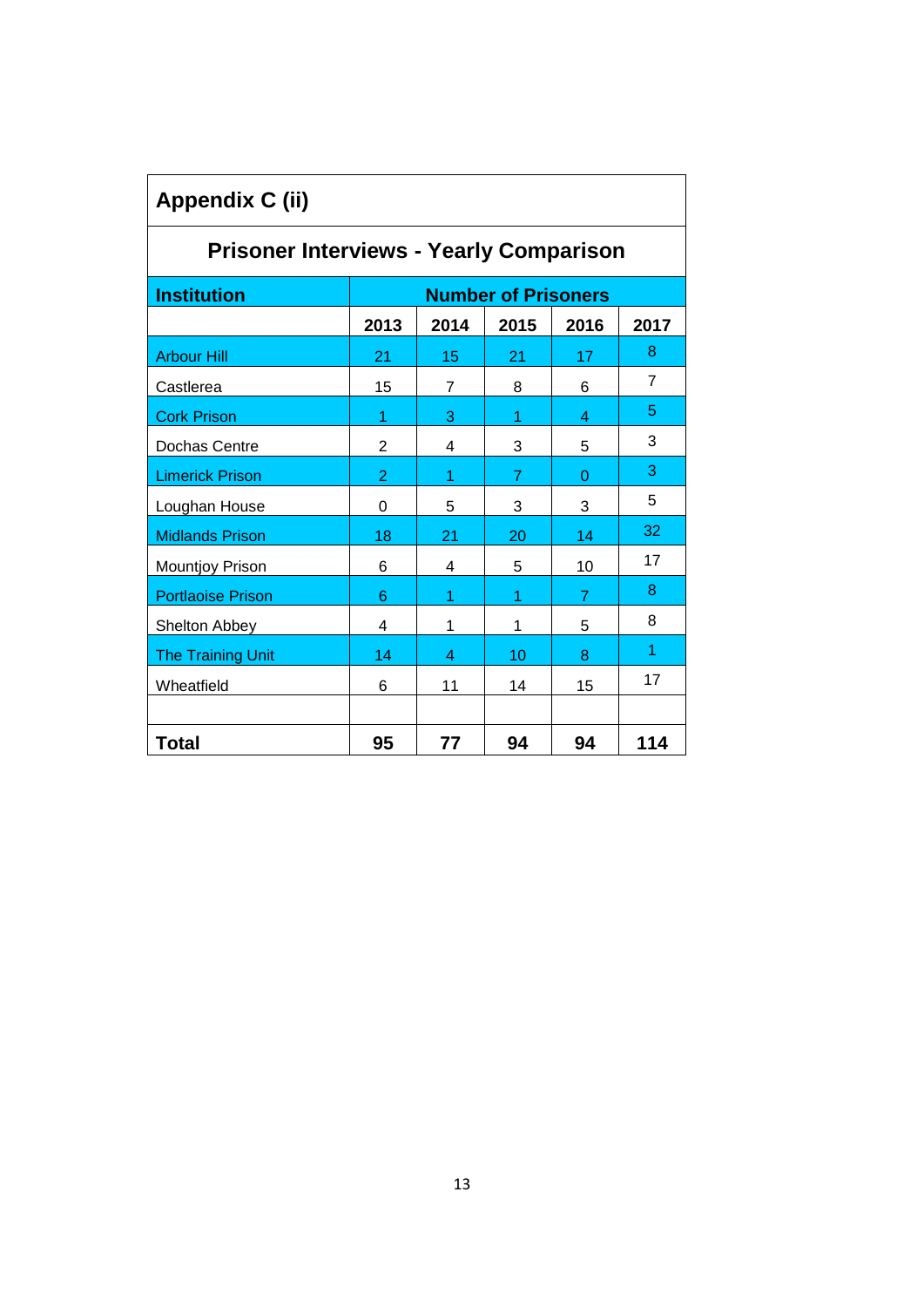| Appendix D (i)                                          |                                                                       |      |                                                                                                                        |      |                                                                |      |  |  |
|---------------------------------------------------------|-----------------------------------------------------------------------|------|------------------------------------------------------------------------------------------------------------------------|------|----------------------------------------------------------------|------|--|--|
| Offence Analysis of Cases Referred to the Board in 2017 |                                                                       |      |                                                                                                                        |      |                                                                |      |  |  |
| <b>Offence</b>                                          | <b>Number of</b><br><b>Prisoners</b><br><b>Who</b><br><b>Accepted</b> | $\%$ | <b>Number of</b><br><b>Prisoners</b><br>who<br><b>Declined or</b><br>did not<br><b>Respond to</b><br><b>Invitation</b> | %    | <b>Total</b><br><b>Number</b><br><b>of</b><br><b>Prisoners</b> | %    |  |  |
| Murder                                                  | 20                                                                    | 37%  | 1                                                                                                                      | 6%   | 21                                                             | 30%  |  |  |
| Manslaughter                                            | 5                                                                     | 10%  | 0                                                                                                                      | 0%   | 5                                                              | 12%  |  |  |
| Sex Offences                                            | 11                                                                    | 23%  | $\overline{7}$                                                                                                         | 39%  | 18                                                             | 26%  |  |  |
| <b>Other Offences Against the</b><br>Person             | 3                                                                     | 6%   | 4                                                                                                                      | 22%  | $\overline{7}$                                                 | 10%  |  |  |
| Drug Offences                                           | 1                                                                     | 2%   | 1                                                                                                                      | 6%   | $\overline{2}$                                                 | 3%   |  |  |
| Robbery/Larceny                                         | 3                                                                     | 6%   | 1                                                                                                                      | 6%   | 4                                                              | 6%   |  |  |
| Burglary/Aggravated Burglary                            | $\overline{2}$                                                        | 4%   | $\overline{2}$                                                                                                         | 11%  | 4                                                              | 6%   |  |  |
| <b>False Imprisonment</b>                               | $\overline{0}$                                                        | 0%   | $\overline{2}$                                                                                                         | 11%  | $\overline{2}$                                                 | 3%   |  |  |
| <b>Other Offences</b>                                   | 3                                                                     | 6%   | 0                                                                                                                      | 0%   | 3                                                              | 4%   |  |  |
| <b>Total</b>                                            | 48                                                                    | 100% | 18                                                                                                                     | 100% | 66                                                             | 100% |  |  |

## **Appendix D (ii)**

| <b>Offence Analysis of Accepted Cases - Yearly Comparison</b> |                |                |    |                |    |  |  |  |  |
|---------------------------------------------------------------|----------------|----------------|----|----------------|----|--|--|--|--|
| <b>Number of Prisoners</b>                                    |                |                |    |                |    |  |  |  |  |
| 2014<br>2016<br>2013<br>2015<br>2017<br><b>Offence</b>        |                |                |    |                |    |  |  |  |  |
| <b>Murder</b>                                                 | 13             | 17             | 19 | 16             | 20 |  |  |  |  |
| Manslaughter                                                  | 7              | 0              | 1  | 4              | 5  |  |  |  |  |
| <b>Sex Offences</b>                                           | 9              | 7              | 8  | 11             | 11 |  |  |  |  |
| Other Against the Person                                      | 5              | $\overline{2}$ | 2  | 3              | 3  |  |  |  |  |
| <b>Drug Offences</b>                                          | 3              |                | 2  |                |    |  |  |  |  |
| Robbery/Larceny                                               | 3              | 3              | 3  | 3              | 3  |  |  |  |  |
| <b>Burglary/Aggravated Burglary</b>                           | $\overline{2}$ | 4              | 4  | $\overline{2}$ | 2  |  |  |  |  |
| False Imprisonment                                            | 1              | $\Omega$       | 0  | 0              | 0  |  |  |  |  |
| <b>Other Offences</b>                                         | 4              | $\overline{2}$ | 3  | 3              | 3  |  |  |  |  |
|                                                               |                |                |    |                |    |  |  |  |  |
| Total                                                         | 47             | 36             | 42 | 43             | 48 |  |  |  |  |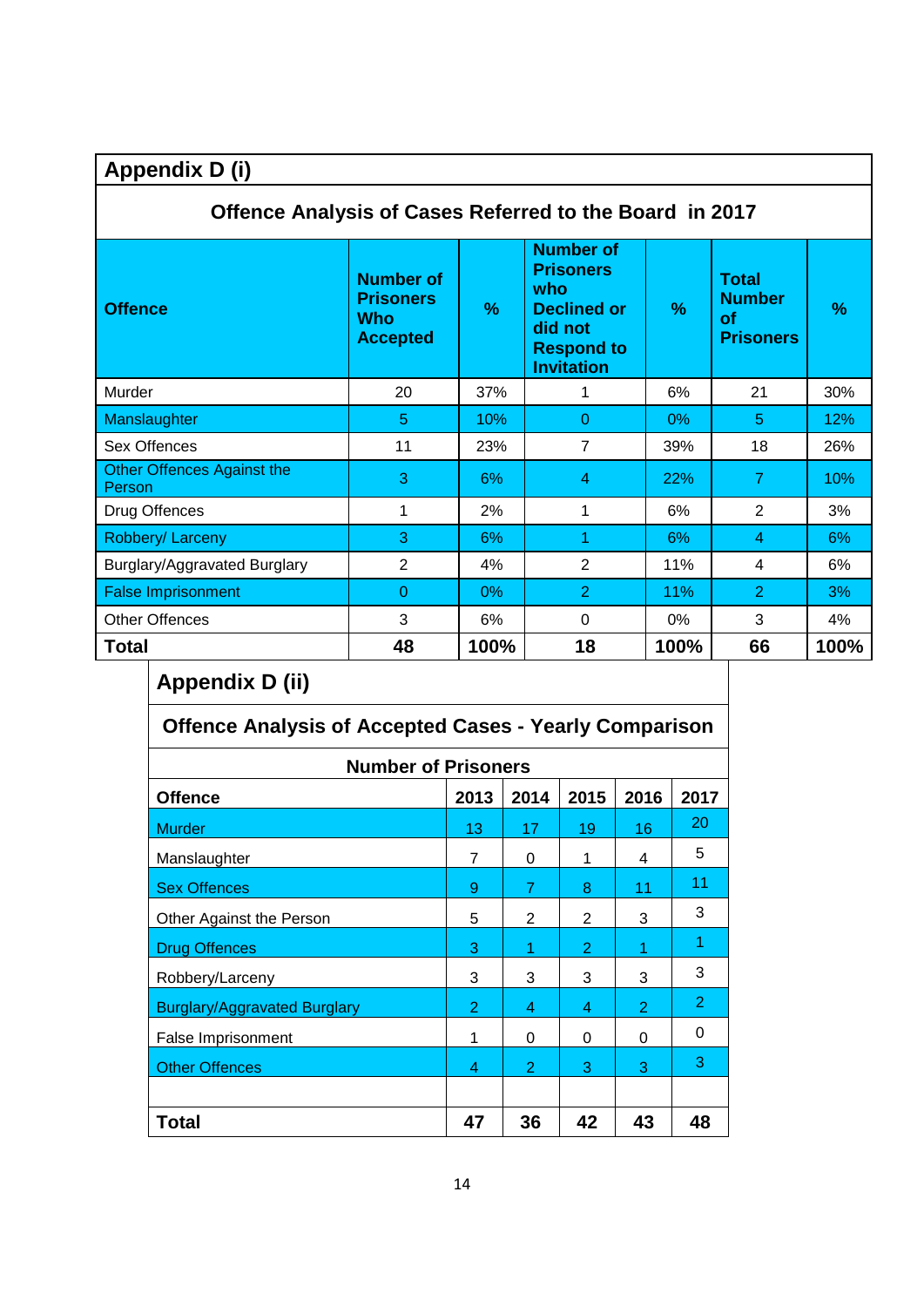| Appendix E (i)                                                                                  |                            |       |  |  |  |
|-------------------------------------------------------------------------------------------------|----------------------------|-------|--|--|--|
| Sentence Length Analysis of cases in which an invitation to<br>participate was accepted in 2017 |                            |       |  |  |  |
| <b>Sentence Length</b>                                                                          | <b>Number of Prisoners</b> | $\%$  |  |  |  |
| 8 Years                                                                                         | 10                         | 21%   |  |  |  |
| 8 Years but less than 10 Years                                                                  | 8                          | 17%   |  |  |  |
| 10 Years but less than 12 Years                                                                 | 4                          | 8%    |  |  |  |
| 12 Years but less than 14 Years                                                                 | 5                          | 10%   |  |  |  |
| 14 Years but less than 16 Years                                                                 |                            | 2%    |  |  |  |
| 16 Years but less than 18 Years                                                                 | O                          | $0\%$ |  |  |  |
| 18 Years or More                                                                                | 0                          | 0%    |  |  |  |
| Life                                                                                            | 20                         | 42%   |  |  |  |
|                                                                                                 |                            |       |  |  |  |
| Total                                                                                           | 48                         | 100%  |  |  |  |

| <b>Appendix E(ii)</b>                                                      |      |          |          |                |          |
|----------------------------------------------------------------------------|------|----------|----------|----------------|----------|
| Sentence Length Analysis - yearly comparison<br><b>Number of prisoners</b> |      |          |          |                |          |
| <b>Sentence Length</b>                                                     | 2013 | 2014     | 2015     | 2016           | 2017     |
| 8 Years                                                                    | 9    | 5        | 6        | 11             | 10       |
| 8 Years but less than 10 Years                                             | 14   | 5        | 5        | 7              | 8        |
| 10 Years but less than 12 Years                                            | 5    | 3        | 5        | 4              | 4        |
| 12 Years but less than 14 Years                                            | 0    |          | 1        | $\overline{4}$ | 5        |
| 14 Years but less than 16 Years                                            | 4    | 3        | 4        | 1              | 1        |
| 16 Years but less than 18 Years                                            | 0    | $\Omega$ | $\Omega$ | $\Omega$       | $\Omega$ |
| 18 Years or More                                                           | 1    | 1        | 1        | 0              | $\Omega$ |
| Life                                                                       | 14   | 18       | 20       | 16             | 20       |
|                                                                            |      |          |          |                |          |
| <b>Total</b>                                                               | 47   | 36       | 42       | 43             | 48       |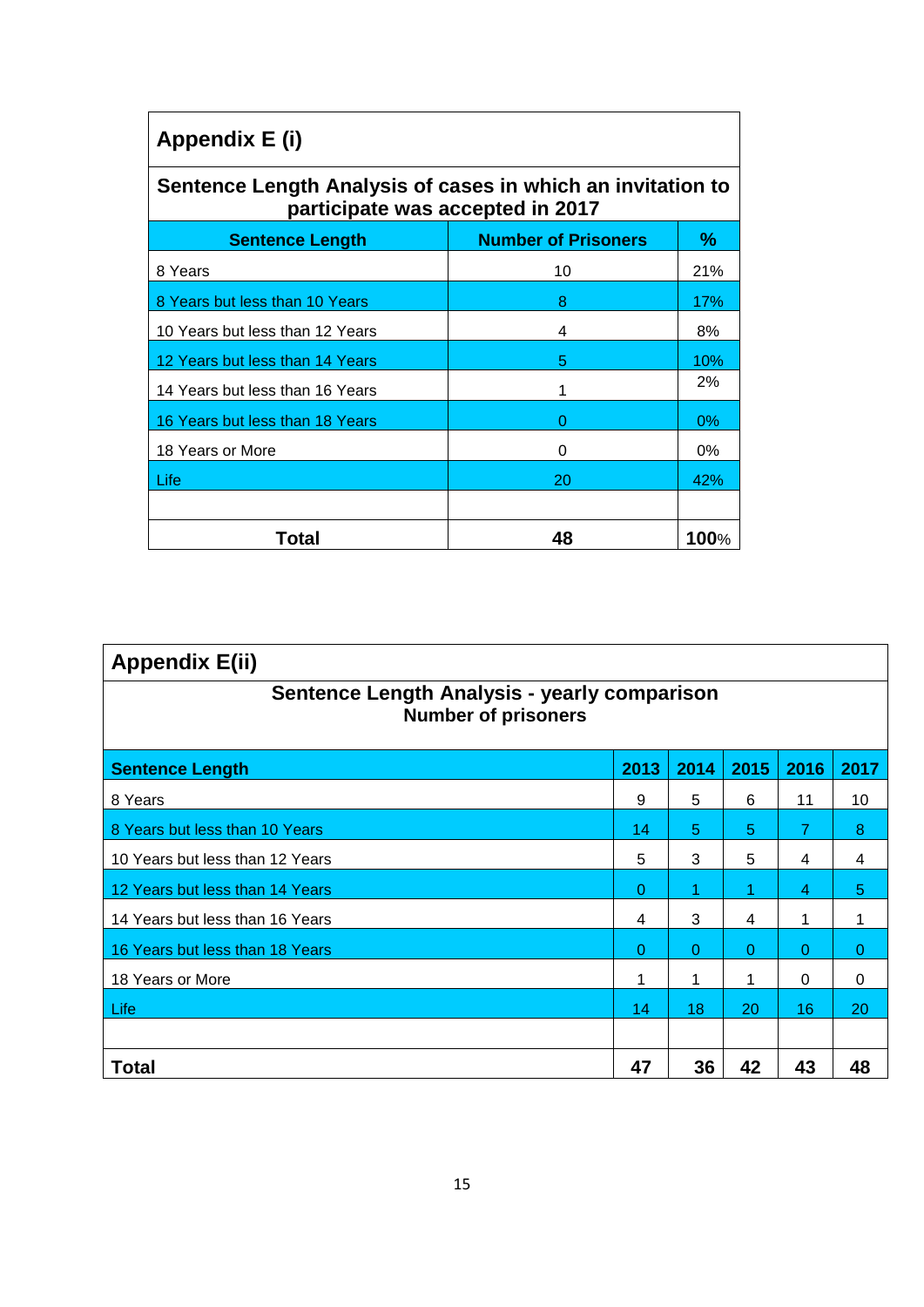| Appendix F (i)                                                          |               |       |  |  |  |
|-------------------------------------------------------------------------|---------------|-------|--|--|--|
| Recommendations made to the Minister for Justice and<br>Equality - 2017 |               |       |  |  |  |
|                                                                         | <b>Number</b> | ℅     |  |  |  |
| Recommendations Accepted in Full                                        | 102           | 89%   |  |  |  |
| Recommendations Accepted Conditionally or in Part                       | 3             | 3%    |  |  |  |
| <b>Recommendations Not Accepted</b>                                     | Ω             | $0\%$ |  |  |  |
| <b>Recommendation Deferred</b>                                          | 0             | $0\%$ |  |  |  |
| <b>Ministerial Decisions Pending</b>                                    | 9             | 8%    |  |  |  |
|                                                                         |               |       |  |  |  |
| Total                                                                   | 114           | 100%  |  |  |  |